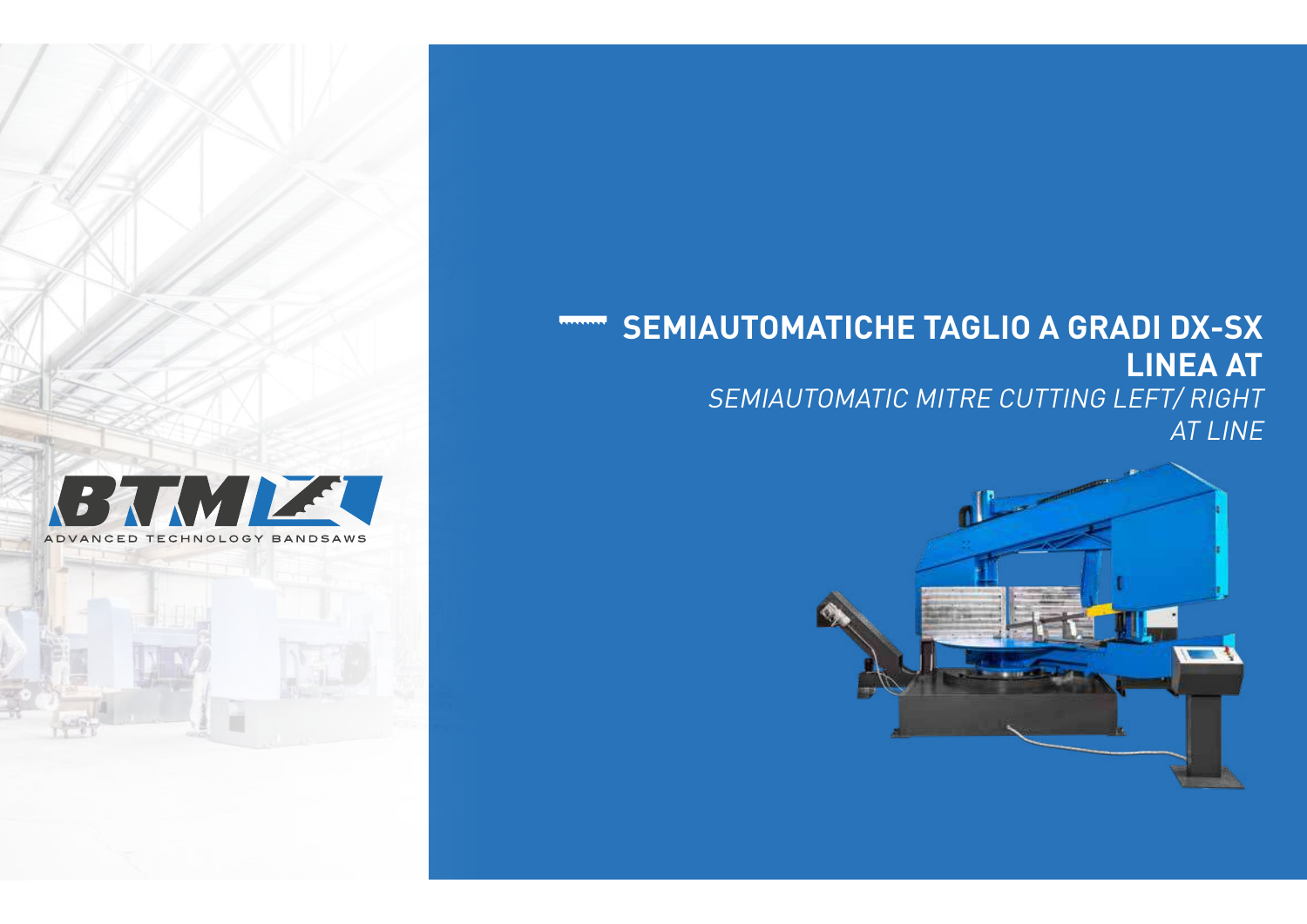## **SEGATRICI SEMIAUTOMATICHE A DUE MONTANTI TAGLIO A GRADI DX/ SX** SEMIAUTOMATIC TWIN-COLUMN MITRE CUTTING LEFT/RIGHT **And the community of the community of the community of the c**





|                                                                            |                            | Mod. AT 6.4 SA DS |                    |                   |                     |                            | Mod. AT 7.5 SA DS |                                                                                                                                                                                  |                   |                     |                   | Mod. AT 10.6 SA DS |                    |                   |                     |                   | Mod. AT 12.7 SA DS |                    |                   |                 |                   |                 |  |
|----------------------------------------------------------------------------|----------------------------|-------------------|--------------------|-------------------|---------------------|----------------------------|-------------------|----------------------------------------------------------------------------------------------------------------------------------------------------------------------------------|-------------------|---------------------|-------------------|--------------------|--------------------|-------------------|---------------------|-------------------|--------------------|--------------------|-------------------|-----------------|-------------------|-----------------|--|
|                                                                            |                            |                   | $90^{\circ}$       | $45^{\circ}$ DX-R | $60^\circ$ DX-R     | $45^{\circ}$ SX-L          | $60^{\circ}$ SX-L | $90^{\circ}$                                                                                                                                                                     | $45^{\circ}$ DX-R | $60^\circ$ DX-R     | $45^{\circ}$ SX-L | $60^{\circ}$ SX-L  | 90°                | $45^{\circ}$ DX-R | $60^\circ$ DX-R     | $45^{\circ}$ SX-L | $60^{\circ}$ SX-L  | 90°                | $45^{\circ}$ DX-R | $60^\circ$ DX-R | $45^{\circ}$ SX-L | $60^\circ$ SX-L |  |
| CAPACITÀ TAGLIO<br><b>Cutting capacities</b>                               |                            | Ø                 | 450                | 400               | 300                 | 400                        | 300               | 500                                                                                                                                                                              | 500               | 340                 | 500               | 340                | 600                | 600               | 400                 | 600               | 400                | 700                | 700               | 500             | 700               | 500             |  |
|                                                                            |                            | $\sqrt{}$         | 400                | 400               | 300                 | 400                        | 300               | 500                                                                                                                                                                              | 500               | 340                 | 500               | 340                | 600                | 600               | 400                 | 600               | 400                | 700                | 700               | 500             | 700               | 500             |  |
| mm                                                                         |                            |                   |                    |                   |                     |                            |                   | 600x400 400x400 300x300 400x400 250x400 700x500 500x500 340x500 500x500 340x500 300x600 700x600 400x600 700x600 400x600 400x600 1200x700 780x700 500x700 780x700 500x700 500x700 |                   |                     |                   |                    |                    |                   |                     |                   |                    |                    |                   |                 |                   |                 |  |
| Taglio fascio idraulico<br>optional<br>Hydraulic bundle<br>clamping device | <b>BASIC</b>               | <b>RRR</b>        | 600x210            |                   |                     |                            |                   | 700x260                                                                                                                                                                          |                   |                     |                   |                    | 1000x310           |                   |                     |                   |                    | 1200x360           |                   |                 |                   |                 |  |
|                                                                            | <b>MAX</b>                 | <b>RRB</b>        | 600x400            | ٠                 |                     |                            |                   | 700x500                                                                                                                                                                          |                   |                     |                   |                    | 1000x600           | ٠                 |                     |                   |                    | 1200x700           |                   |                 |                   |                 |  |
| Dimensioni lama<br><b>Blade dimensions</b>                                 |                            |                   | 6340 x 41 x 1,3 mm |                   |                     |                            |                   | 7925 x 54 x 1.6 mm                                                                                                                                                               |                   |                     |                   |                    | 9100 x 54 x 1.6 mm |                   |                     |                   |                    | 9800 x 54 x 1,6 mm |                   |                 |                   |                 |  |
| Potenza motore lama<br><b>Blade motor power</b>                            |                            |                   | 4 <sub>kW</sub>    |                   |                     |                            |                   | <b>5,5 kW</b>                                                                                                                                                                    |                   |                     |                   | 5,5 kW             |                    |                   |                     |                   | 7,5 kW             |                    |                   |                 |                   |                 |  |
| Potenza motore pompa refrigerante<br>Cooling pump motor power              |                            |                   | 0.4 kW             |                   |                     |                            | 0.4 kW            |                                                                                                                                                                                  |                   |                     |                   | 0,4 kW             |                    |                   |                     |                   | 0,4 kW             |                    |                   |                 |                   |                 |  |
| Potenza motore pompa idraulica<br>Hydraulic pump motor power               | <b>1,5 kW</b>              |                   |                    |                   |                     | <b>1,5 kW</b>              |                   |                                                                                                                                                                                  |                   |                     | <b>2,2 kW</b>     |                    |                    |                   |                     | <b>2,2 kW</b>     |                    |                    |                   |                 |                   |                 |  |
| Potenza motore rotazione arco<br>Bow rotation motor power                  | <b>Idraulico/Hydraulic</b> |                   |                    |                   |                     | <b>Idraulico/Hydraulic</b> |                   |                                                                                                                                                                                  |                   |                     | 5.6 Nm            |                    |                    |                   |                     | 5,6 Nm            |                    |                    |                   |                 |                   |                 |  |
|                                                                            | $20 \div 100$ m/min        |                   |                    |                   | $20 \div 100$ m/min |                            |                   |                                                                                                                                                                                  |                   | $20 \div 100$ m/min |                   |                    |                    |                   | $20 \div 100$ m/min |                   |                    |                    |                   |                 |                   |                 |  |
|                                                                            | $0 \div 200$ m/min         |                   |                    |                   | $0 \div 120$ m/min  |                            |                   |                                                                                                                                                                                  |                   | $0 \div 120$ m/min  |                   |                    |                    |                   | $0 \div 120$ m/min  |                   |                    |                    |                   |                 |                   |                 |  |
| Discesa rapida<br><b>Fast downfeed</b>                                     |                            |                   |                    | $2500$ mm/min     |                     |                            |                   |                                                                                                                                                                                  | $2500$ mm/min     |                     |                   |                    |                    | $2500$ mm/min     |                     |                   |                    |                    | $2500$ mm/min     |                 |                   |                 |  |





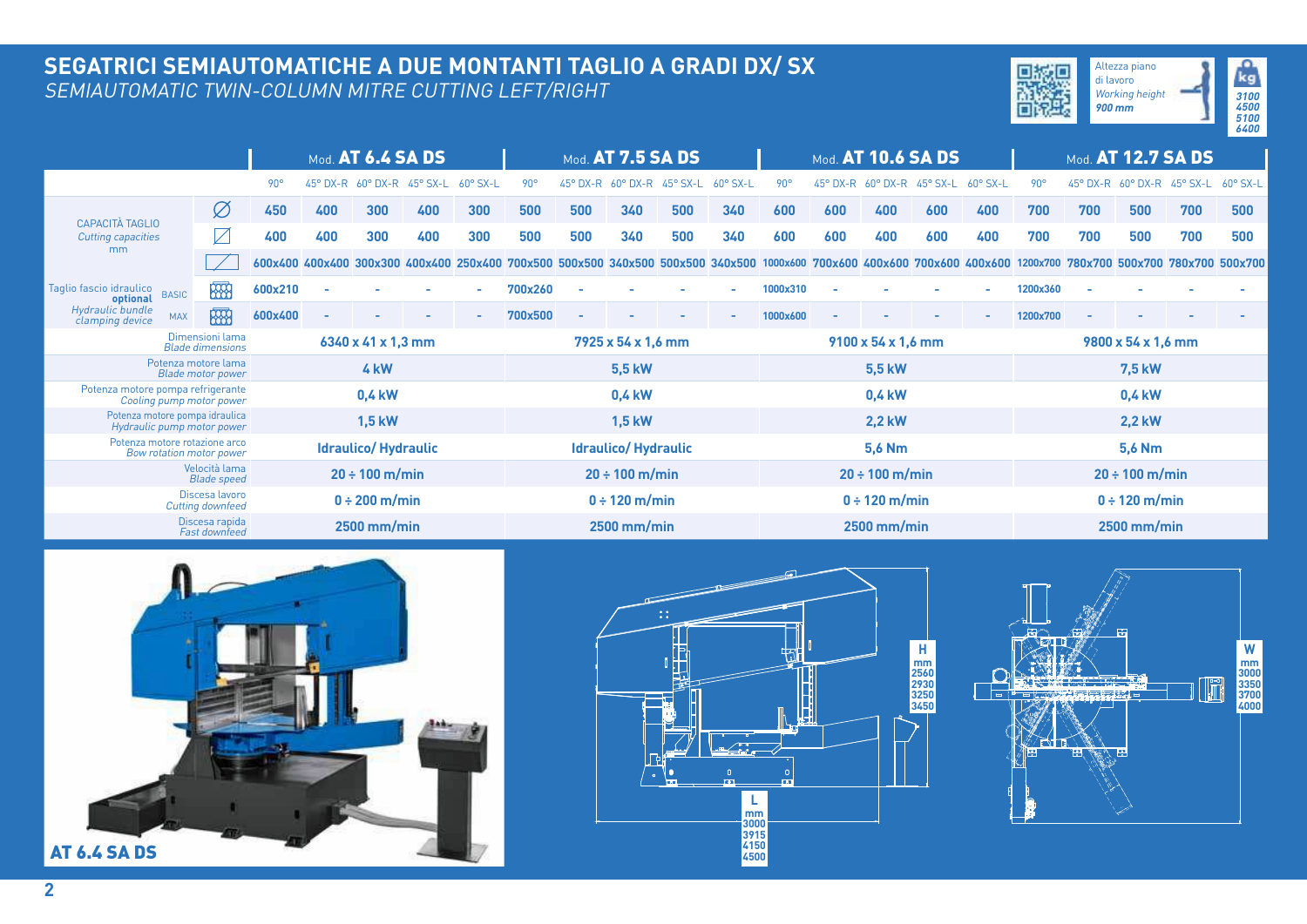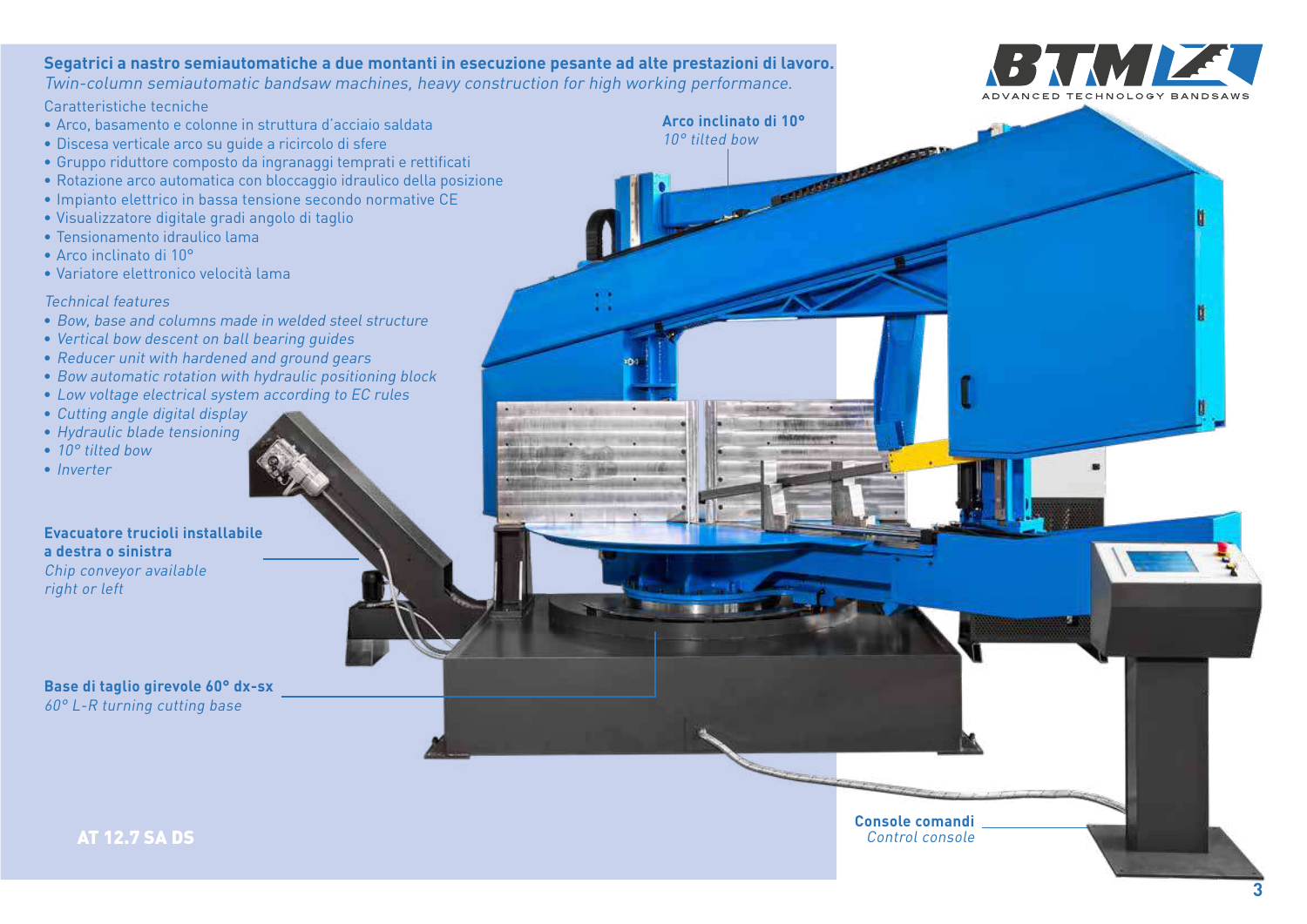## ACCESSORI E RULLIERE Optional accessories and roller tracks



- • Rullo motorizzato
- • Rullo motorizzato zigrinato temprato
- • Allineatore
- • Evacuatore trucioli
- • Regolatore pressione morse
- • Dispositivo controllo ottico posizione lama (laser)
- Dispositivo controllo deviazione lama (standard su versione touch)
- • Dispositivo taglio a secco
- Taglio in fascio idraulico basic
- Taglio in fascio idraulico max
- Industry 4.0 (solo per touch)
- Teleassistenza (solo per touch) + Industry 4.0
- Powered roller
- • Powered roller knurled temprated
- Piece aligner
- • Chip conveyor
- • Adjustable vice pressure
- Blade position optical control device (laser)
- Blade deflection control device (standard on TOUCH version)
- Dry cooling device
- • Hydraulic bundle clamping device basic
- • Hydraulic bundle clamping device max
- Industry 4.0 (only for touch)
- Teleservice (only for touch) + Industry 4.0

#### **RULLIERA IN INGRESSO**

La portata è idonea alle dimensioni della segatrice. Con vasca raccogli acqua. Disponibile in moduli da 1 a 6 metri. Lunghezze differenti a richiesta. Passo rulli disponibile: 450/250/125 mm.

#### INFEED ROLLER TRACK

Carrying capacity is suitable for the dimensions of the bandsaw. With water collection tank. Available in modules from 1 to 6 m long. Different lengths on request. Avaiable roller pitch : 450/250/125 mm.



hydraulic lifting

**Allineatore** Piece aligner

> **Rullo motorizzato**  Powered roller

**Evacuatore trucioli**  Chip conveyor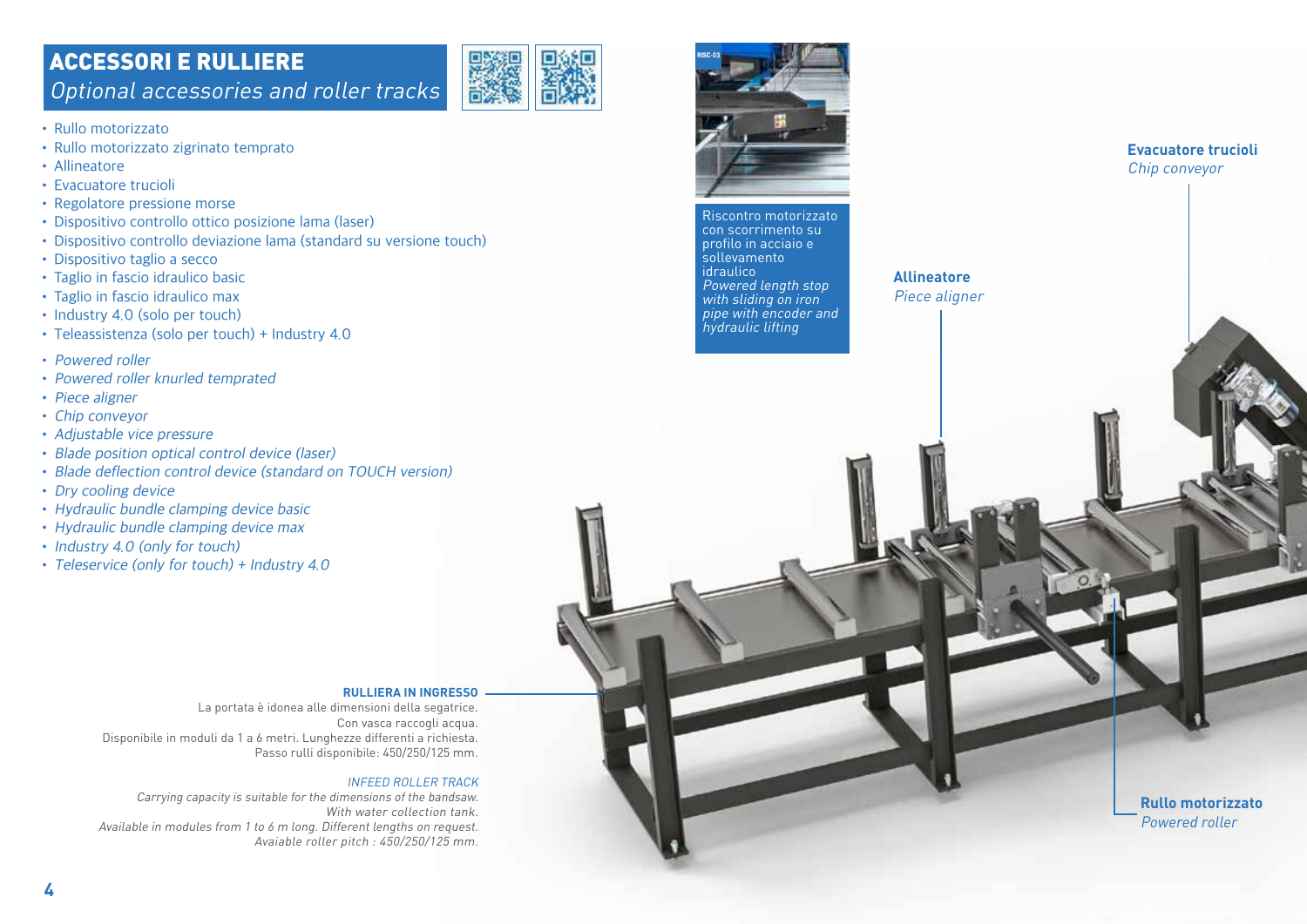### **Mod AT 6.4 SA DS**

g.



**RISC-03 Riscontro motorizzato con scorrimento su profilo in acciaio e sollevamento idraulico** RISC-03 Powered length stop with sliding on iron pipe and hydraulic lifting

#### **RULLIERA IN USCITA**

La portata è idonea alle dimensioni della segatrice. Con sponde anticaduta e vasca raccogli acqua. Disponibile in moduli da 1 a 6 m. Lunghezze differenti a richiesta. La rulliera può essere aperta o chiusa con pianetti asportabili. Passo rulli disponibile: 450/250/125 mm.

#### OUTFEED ROLLER TRACK

Carrying capacity is suitable for the dimensions of the bandsaw. With safety edge and water collection tank. Available in modules from 1 to 6 m long. Different lengths on request. The roller track can be open or closed with removable plates between rollers. Avaiable roller pitch : 450/250/125 mm.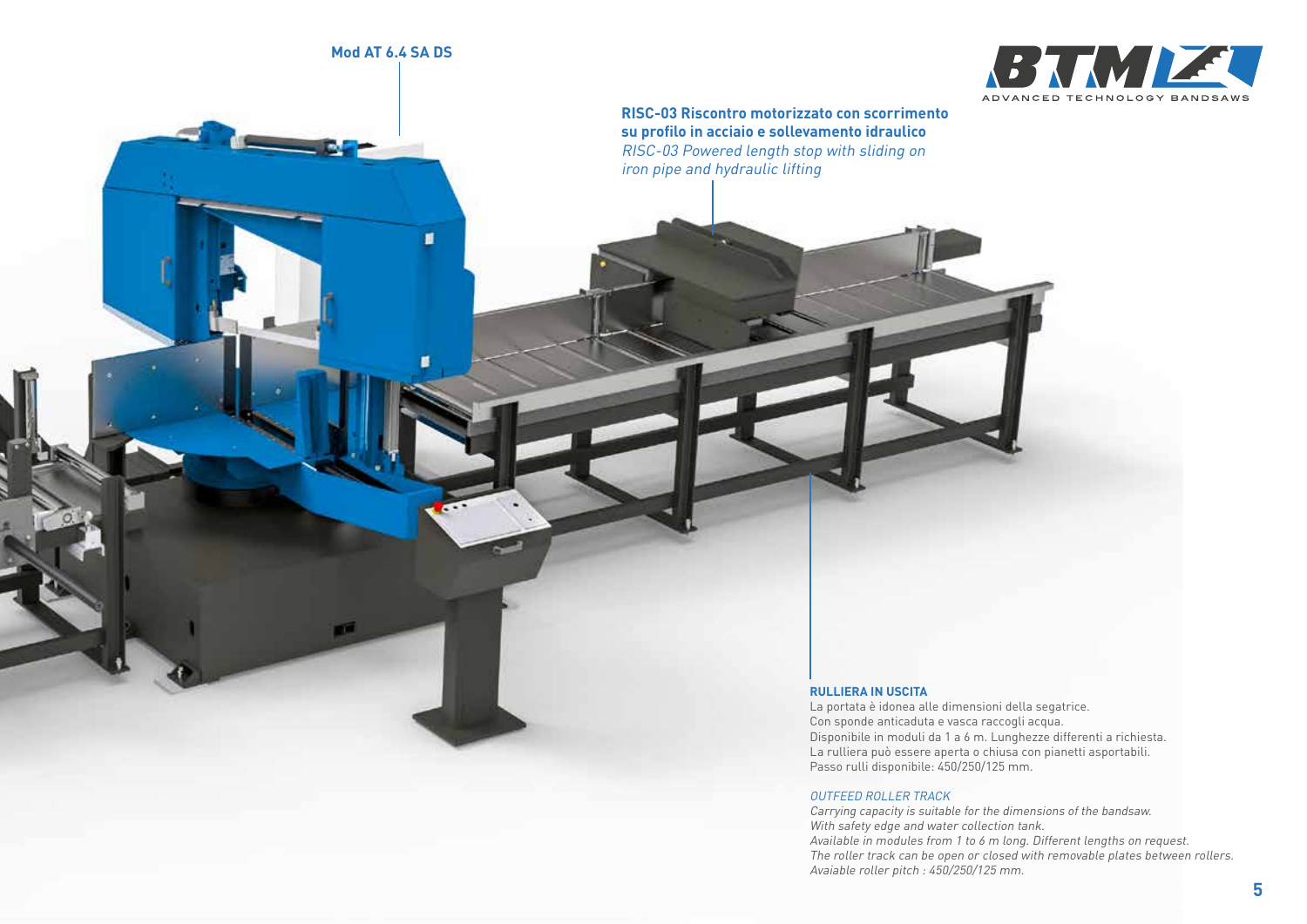## LE NOSTRE SOLUZIONI SU RICHIESTA SPECIFICA DEL CLIENTE OUR CUSTOM MADE SYSTEMS CLOSE TO THE NEEDS OF OUR CUSTOMERS



**AT 10.6 SA DS** per taglio alluminio **AT 10.6 SA DS** for aluminium cutting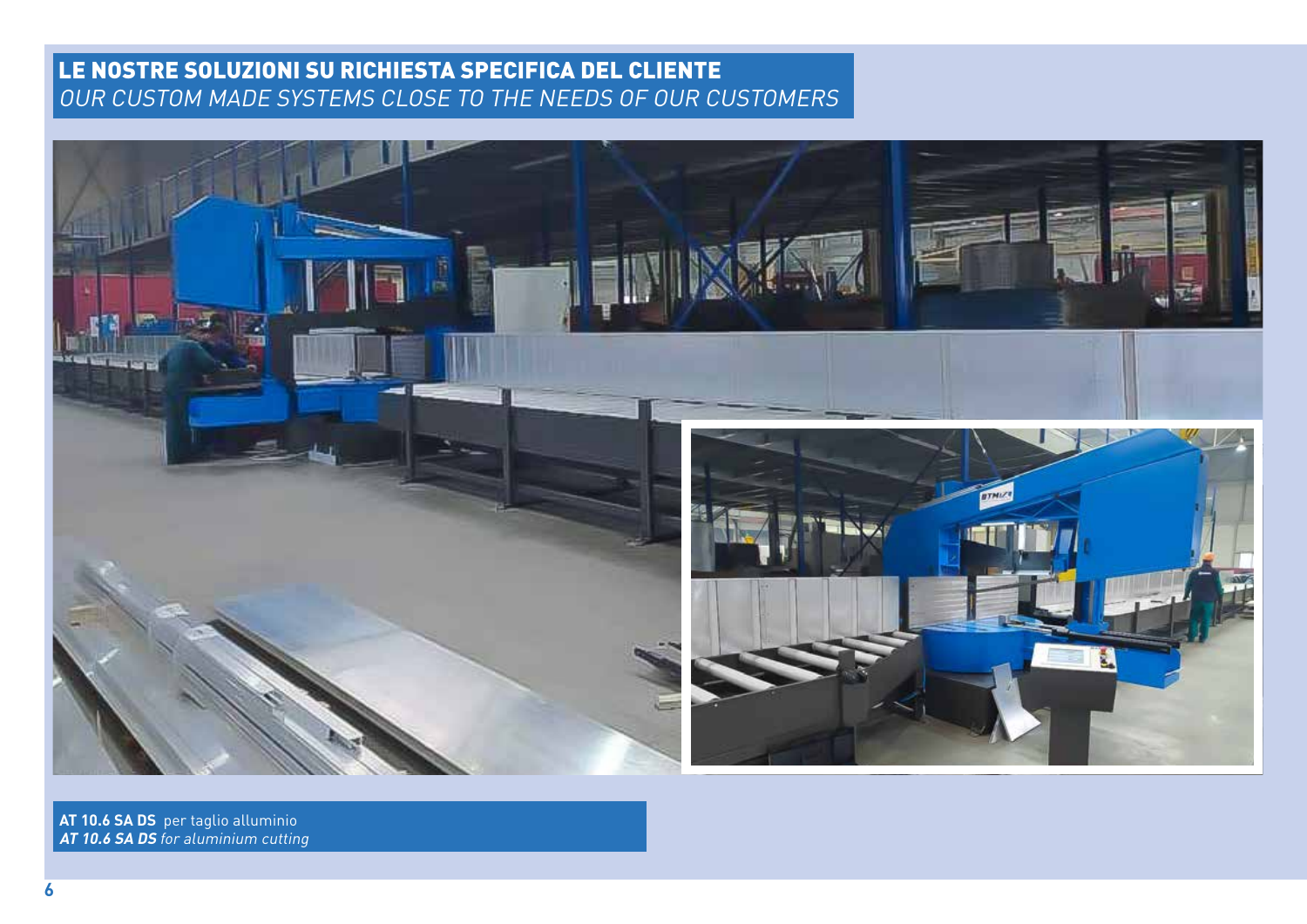



**AT 12.7 SA DS con rulliera motorizzata, caricatore e scaricatore AT 12.7 SA DS with powered roller track, loading and unloading unit**